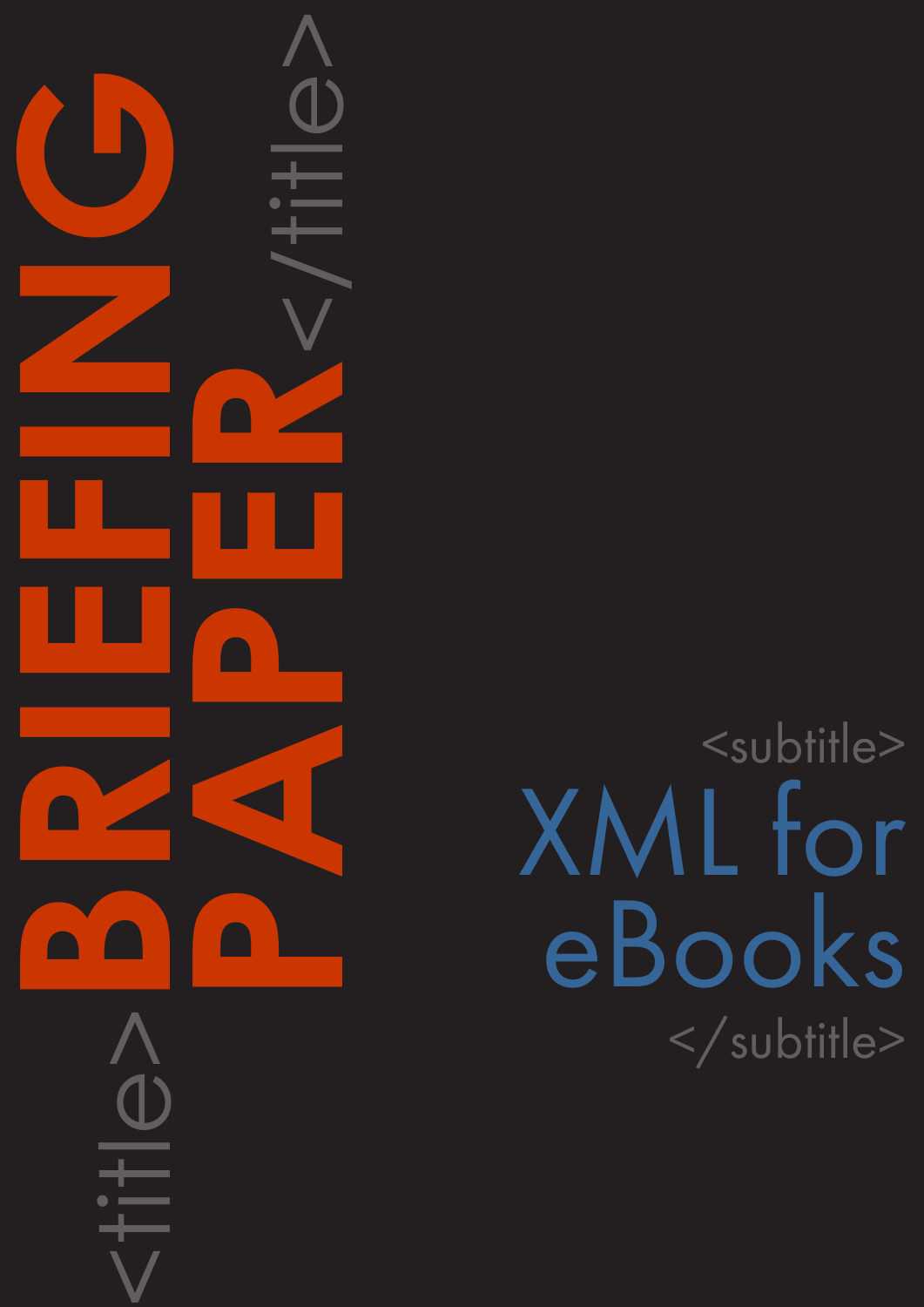## CAPDM Ltd. CAPDM Ltd.

Introduction We are seeing today a mass move by many publishers and information owners to invest in XML for their content. Look at any publisher or any large, information-rich organisation such as the BBC and the Open University (but few other universities) and you will see evidence of XML uptake. It is more than a trend; it is accepted that this is an inevitable route to take to capture, manage and publish substantive volumes of information. The core underlying benefit in doing so is that this frees organisations from proprietary lock-in, and maximises content re-use.

> It also provides a basis for longevity of investment – in an information sense, as well as a financial sense.

> It has been demonstrated by some organisations that it is possible to "do XML" without impacting too much on established, traditional typesetting workflows. This, however, should be approached with caution, as actual use tends to be somewhat restricted. This is despite the fact that XML has been quite widely adopted, if only in a token sense.

> For example, the most popular visual layout tools used commercially – tools such as Quark Xpress, Adobe InDesign, and even Microsoft Word – actually allow production teams to save their files in XML as a by-product of the layout process.

> Earlier Briefing Papers have documented the difference between using XML 'properly' (e.g. in a true semantic fashion), and merely using XML as a "Save As … " file format. This is not "doing XML", but merely acknowledging its use and potential late in the chain.

> Many publishers now recognise the flaws inherent in this "XML as an afterthought" approach, for example:

the application-specific file (e.g. Word, Quark) remains the master copy, and the XML merely an export, so in fact there is still the very real risk of proprietary lock-in;

- there is no proprietary application format in the way;
- you edit only the XML;
- the layout of the final product is precisely reproducible from only the XML master a month, a year or a decade later.

However there is a much more serious issue with this. We wrote back in 2008 of the non-determinism of DTP or Word Process derived tools, i.e. that the same content may produce different layout on a different day from different typesetting engine. End-to-end XML-based batch production is capable of ensuring that hitting the release button again in 6 months, or 6 years, gives the same desired output.

You cannot rely on exported XML to be able to reproduce the precise layout

# XML should be semantic

of a document again, for the simple reason that the layout information is still embedded in the application files. With XML as an export, the only way to reliably re-use the XML is in the same version of the same application which exported it. This actually renders it pointless even as an interchange or archive format; it cannot be reliably re-used.

XML is a W3C standard, derived from an ISO standard, so it has the characteristic of being safe. SGML proved difficult for many to work with, but has XML proved any better? XML should not be an after-thought

In fact the position is much more serious. The XML you get from exporting from a visual tool is essentially garbage. No visual layout tool (DTP, word processor) is going to be able to create re-usable, semantic, and well-structured mark-up – which is how XML should be used. The best you will get from an exported XML is a mapping of point-and-click styles to equivalent elements in the export.

The minute you want intelligent use of semantic data – such as author's names or copyright information to feed into databases, or for re-use in running footers - you find that exported XML is simply not good enough.

You will not be able to generate semantic mark-up of student quizzes – for example, allowing the answers to be laid out in an appendix in print but as a pop-up window in an on-line rendering. You will also not be able to embed metadata, such as learning objectives or keywords that enable alternative paths to be taken through the content and its on-line exploitation.

Exported XML will provide you with headings, paragraphs and character styles, and it will enable you to import it back into the exact same application you exported it from. But that's pretty much all.

This is not news – we, and many others, have been covering this for some time . This is precisely why there has been, for many years, a push towards pagination directly from XML where:

Used to the full, the XML should be semantically rich enough to enable it to be used to create all of the varied print and on-line outputs needed from one source. That is there should be an adherence to the principle of single-source, multi-format (channel) publishing.

Nowadays cheap, accessible XML editors are readily available which can ensure that content is structured and re-usable.

\_\_\_\_\_\_\_\_\_\_\_\_\_\_\_\_\_

<sup>&</sup>lt;sup>1</sup> See, for example, [gilbane.com](http://gilbane.com)